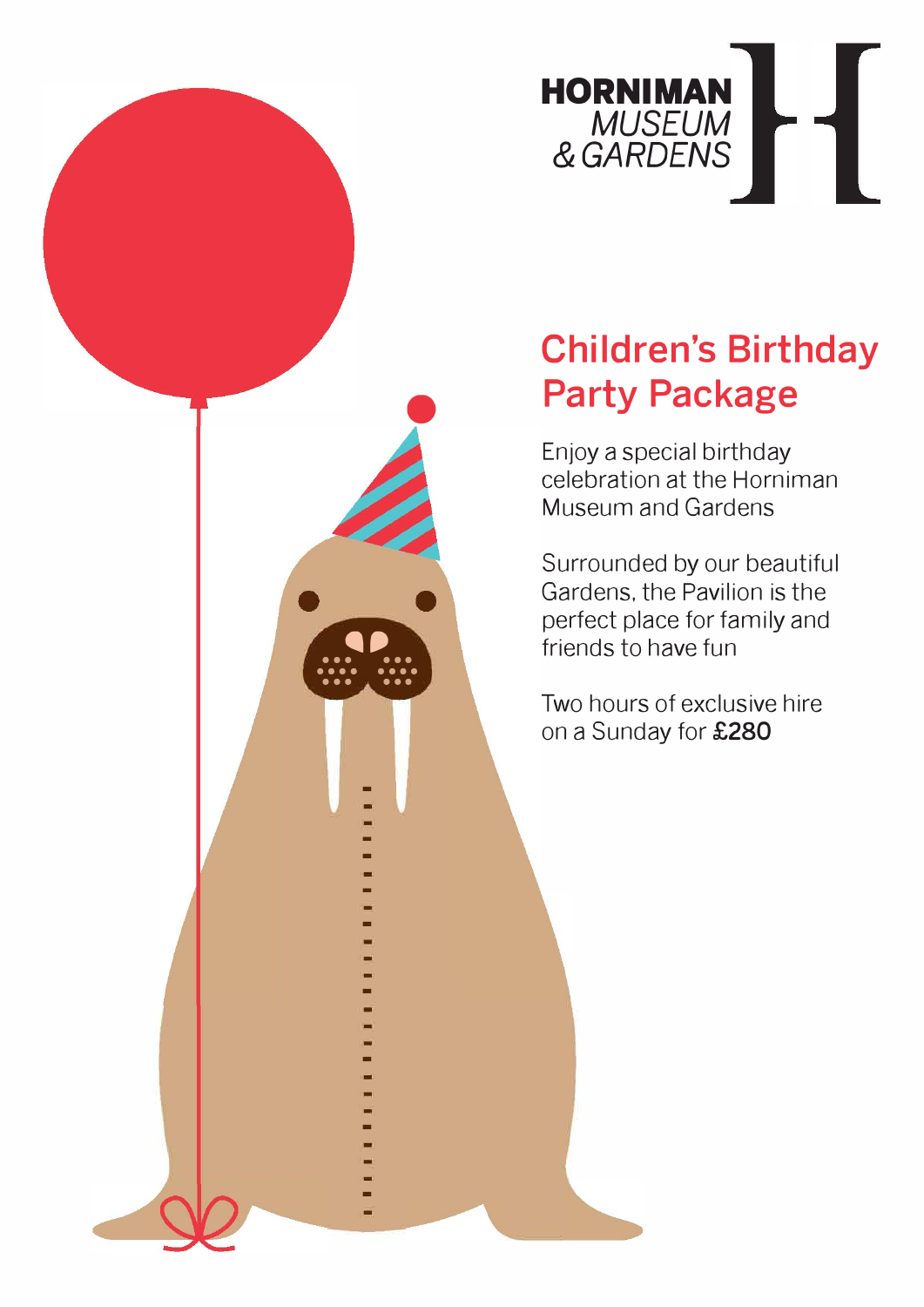

## **Hiring the Pavilion**

- Private use of the Pavilion
- We offer the following time slots:
- SUMMER: April September: **Morning: 9am - 11am Afternoon: 12pm - 2pm Evening: 3pm - 5pm**
- WINTER: October March: **Morning: 11am - 1pm Afternoon: 2pm - 4pm**
- Use of our PA system to play music from your mobile phone or laptop..
- An event assistant to be present on the day to open up the space, help you set up and pack down\*
- Birthday bunting

Maximum capacity of 30 children plus adults

## **Catering**

We offer several party menu options, a few popular examples are listed below. For full menus options please contact [venuehire@horniman.ac.uk](mailto:venuehire@horniman.ac.uk) 

• Children's picnic lunch box provided by the Horniman Cate. Each box contains: A sandwich (cheese.ham or vegan option) Organic carrot crisps Satsuma Carton of organic apple juice £5 per lunch box

• For adults we can also set up a cash bar. We can provide the following: Tea and coffee £2.20 per person Brick Brewery pilsner, lager or pale ale £4.50 per 330ml can Bottle of Prosecco £22 Red or white wine from £18 per bottle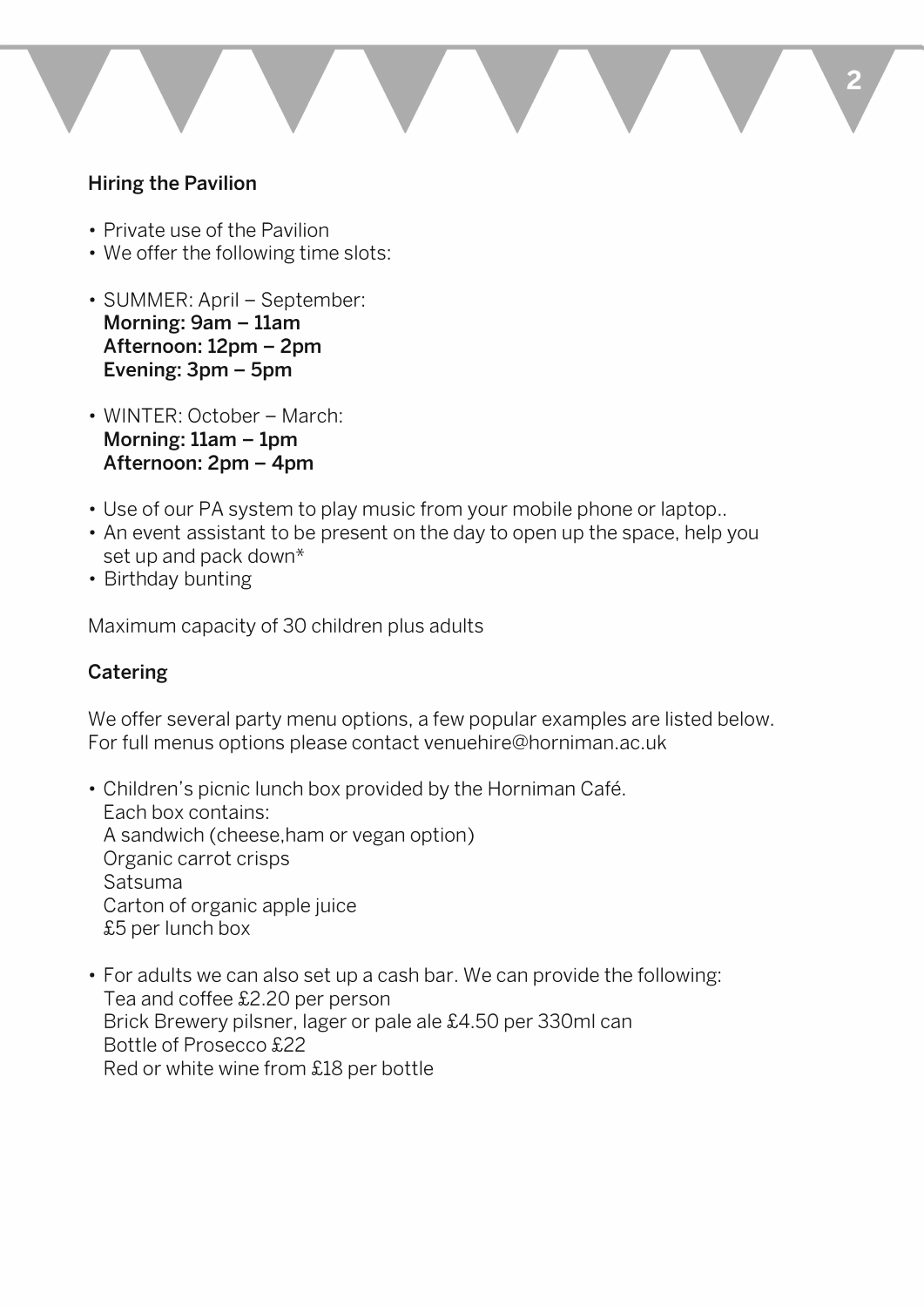#### **Entertainment**

**• Make the party even more memorable with entertainment by one of our favourite per formers. From storytellers to craft workshops there's something for everyone to enjoy. Contact us for our full list of suppliers** 

### **Additional Extras**

- **Visit the Horniman Aquarium. Child ticket £2.50 Adult ticket £4.50 Please note that last entry to the Aquarium is 4.30pm**
- **Visit the Horniman Butterfly House Child ticket £6 Adult tickets £6 Please note that last entry to the Butterfly House is 3.30pm**

**Prices correct as of November 2021.** 

### **How to book**

**To book your party, please email [venuehire@horniman.ac.uk](mailto:venuehire@horniman.ac.uk)** 

\* **Please note, our events assistants are not able to supervise your children; parents/guardians must supervise children in the Pavilion at all times**